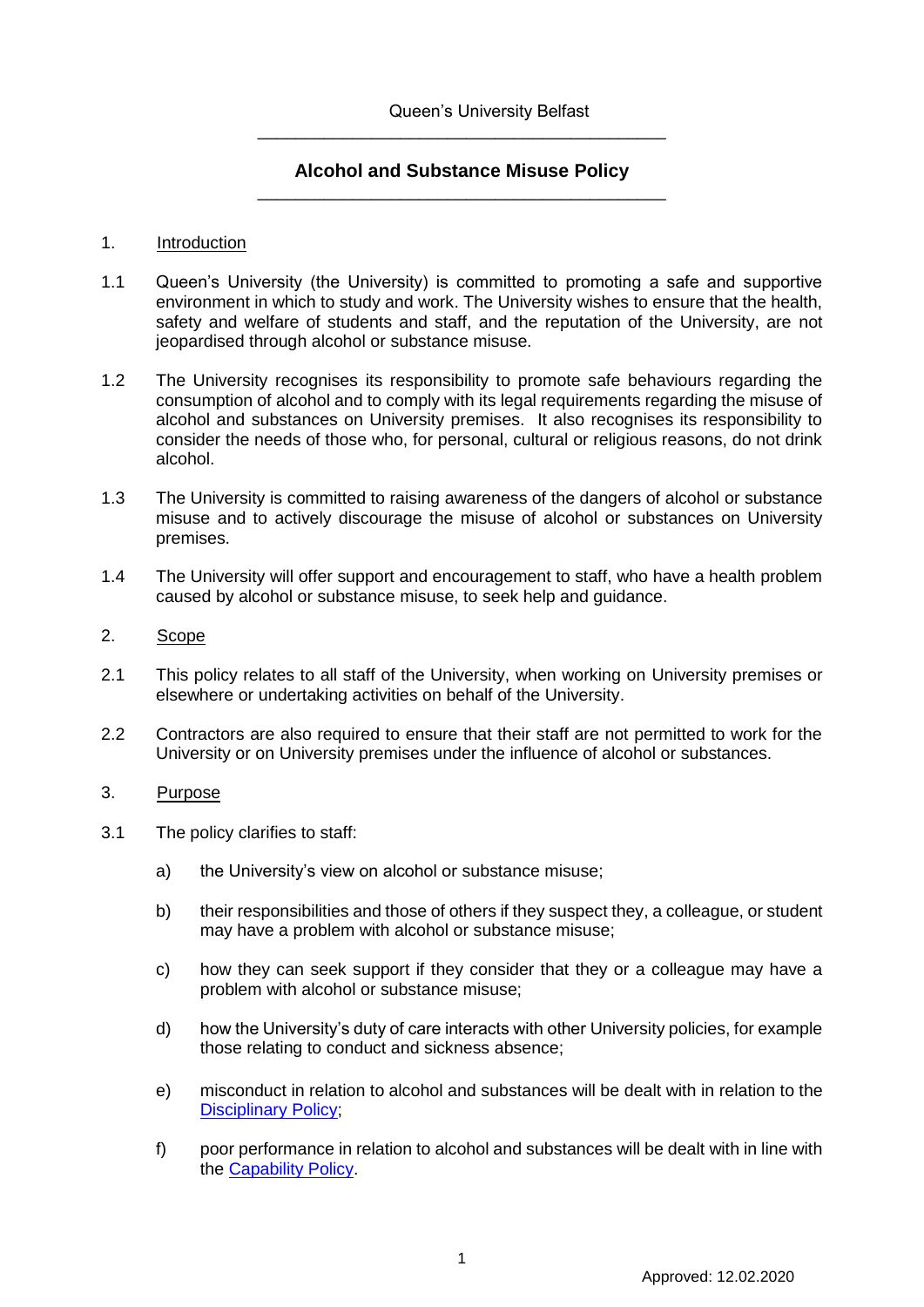### 4. Legislative background

- 4.1 The University has statutory responsibilities and a duty of care for staff under a number of legislative instruments which include the:
	- a) Disability Discrimination Act (Northern Ireland) 1995
	- b) Misuse of Drugs Order (N.I.) 2001
	- c) Psychoactive Substances Act (UK) 2016
	- d) Health & Safety at Work (N. I.) Order 1978
	- e) Management of Health & Safety at Work Regulations (N.I.) 2000
- 4.2 The Health & Safety at Work (N.I.) Order also places a responsibility on staff to take reasonable care for the health & safety of themselves and others.
- 4.3 Some Faculties, Institutes, Schools & Directorates have staff who work in Healthcare Trusts, care settings or potentially hazardous working environments. These Faculties, Institutes, Schools & Directorates are also required to consider not only the risks to staff in such locations but also the safety of students, patients, children and vulnerable adults in such settings.
- 4.4 Addiction to alcohol or substances (other than properly prescribed medications) is not a disability under current disability legislation.

### 5. Definitions

- 5.1 Alcohol or Substance Misuse the intermittent or continual use of alcohol or substances (legal or illegal) which causes detriment to the member of staff's health, social functioning or work performance, and which affects efficiency, productivity, safety, attendance, timekeeping or conduct in the workplace.
- 5.2 Substances illegal drugs, prescribed and non-prescribed medication, and solvents. This relates to any substance (other than alcohol) that produces physical, mental, emotional or behavioural changes in the user.
- 5.3 Staff employed staff (including research assistants), people employed on contracts for services and students employed through the Student Job Shop or otherwise.

### 6. Policy statement

- 6.1 During working hours and at all times whilst on work premises employees must be free from the influence of alcohol\* and substances (other than properly prescribed and administered medication). This will help to ensure the health and safety of employees and others with whom they come into contact, to maintain the efficient and effective operation of the business, and to ensure customers receive the service they require. For those reasons, the following guidelines will be strictly enforced.
- 6.2 Staff and contractors shall not:
	- attend, or endeavour to attend work having consumed alcohol or substances likely to render him/her unfit or unsafe to do so;
	- attempt to sell or supply substances to any other person on University premises;
	- attempt to sell alcohol to any other person on University premises, except in relation to areas licenced for such sale;
	- be in possession drugs (other than over the counter or properly prescribed medication) in the workplace;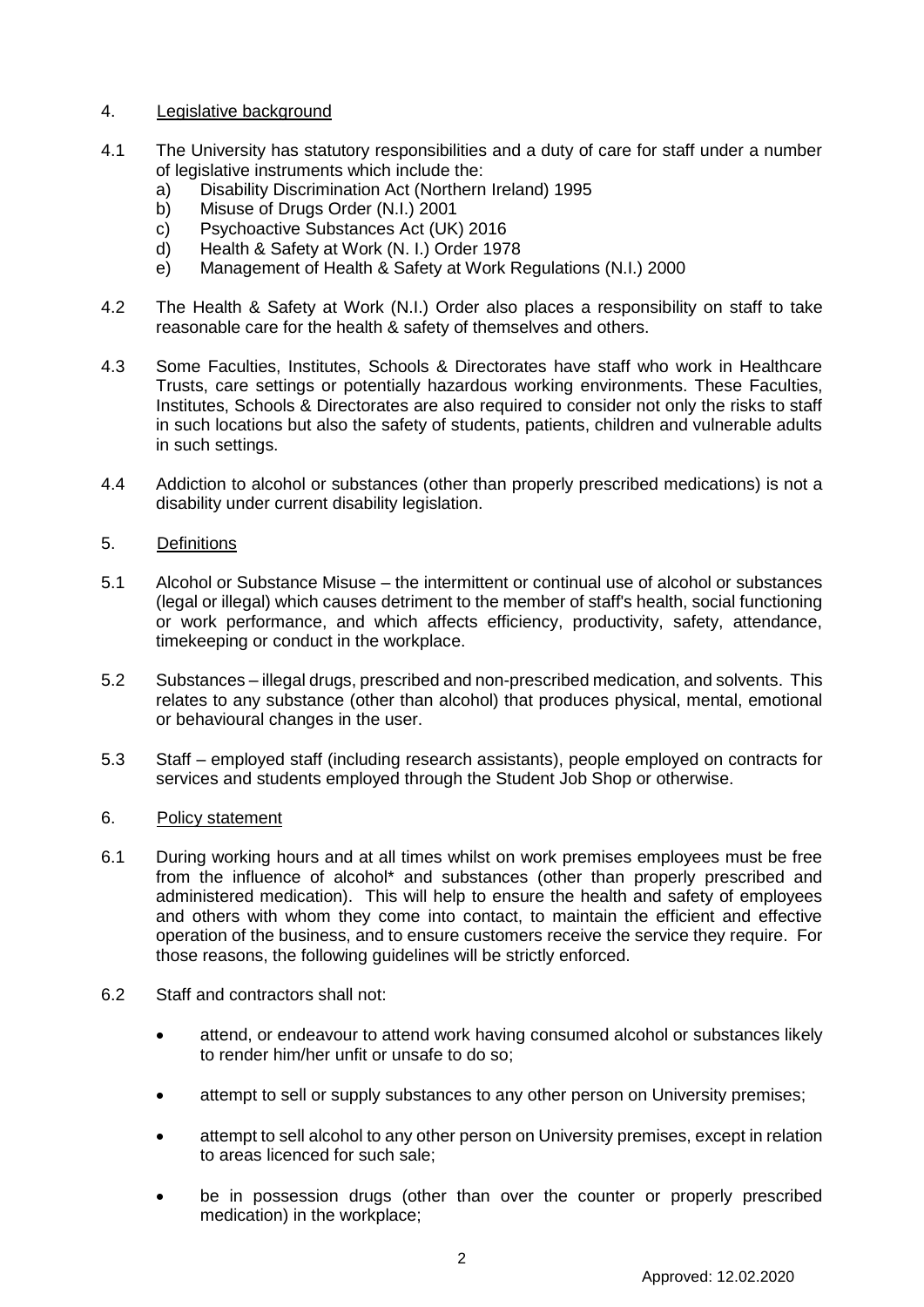- consume alcohol on site, during work time, other than at work events where alcohol may be provided by the University, or with the prior knowledge/agreement of management<sup>1</sup>;
- consume illegal substances or abuse alcohol or substances whilst at work;
- bring illegal substances on University premises under any circumstances.
- 6.3 The University recognises that addiction to alcohol or substances is a medical condition and staff who have such a condition are encouraged to seek help and treatment, voluntarily and at an early stage, through their General Practitioner (GP).
- 6.4 In addition to services provided by their GP, medical advice and monitoring can be offered by the University Occupational Health Service and/or the staff counselling service, in confidence and with the informed consent of the staff member. Information relating to fitness for work, attendance for appointments and compliance with recommended programmes of treatment may be disclosed to People and Culture staff.
- 6.5 Inappropriate behaviour, conduct or performance will be managed though the application of the relevant University policy. Excessive use of alcohol or abuse of substances will not be accepted as a mitigating circumstance in the initiation of action under such policies.
- 6.6 The University's policies in relation to other matters, such as conduct and sickness absence, may be implemented in such a way as to provide an opportunity to seek appropriate treatment, if a member of staff has accepted he/she has a medical problem related to alcohol or substance misuse and is willing to accept such treatment. Continued implementation in this way will be conditional upon the individual complying with all medical treatment, monitoring and advice, including advice on abstention or compliance with an agreed programme of phased reduction in alcohol or substance misuse.
- 7. Responsibilities
- 7.1 Staff:

- a) are responsible for ensuring their own behaviour and work performance remains appropriate whilst engaged in University activity and is not adversely affected by alcohol or substance misuse;
- b) who develop a disability (see 4.4) should update their online Equality information on Queen's Online, and where applicable enquire from the Head of Diversity and Inclusion whether or not a reasonable adjustment to their duties or ways of working would be supportive.
- c) who suspect they have an alcohol or substance related problem should seek professional help at an early stage, through their GP. Staff can access free, independent counselling services and can also confidentially refer themselves to the University Occupational Health Service. The Support section (Appendix 1) provides further information on sources of advice;

<sup>1</sup> It is recognised that alcohol may be available at some University related events (whether held on the premises or not), such as parties, entertaining visitors or other work-related events. However, employees must be fit for work when conducting duties and are always expected to maintain and be responsible for their own standards of behaviour, with the emphasis on avoiding any actions that could lead to a complaint of misconduct or could harm the reputation of the University. Such complaints will be fully investigated and may lead to disciplinary action being taken. Non-alcoholic beverages should always be available as an alternative.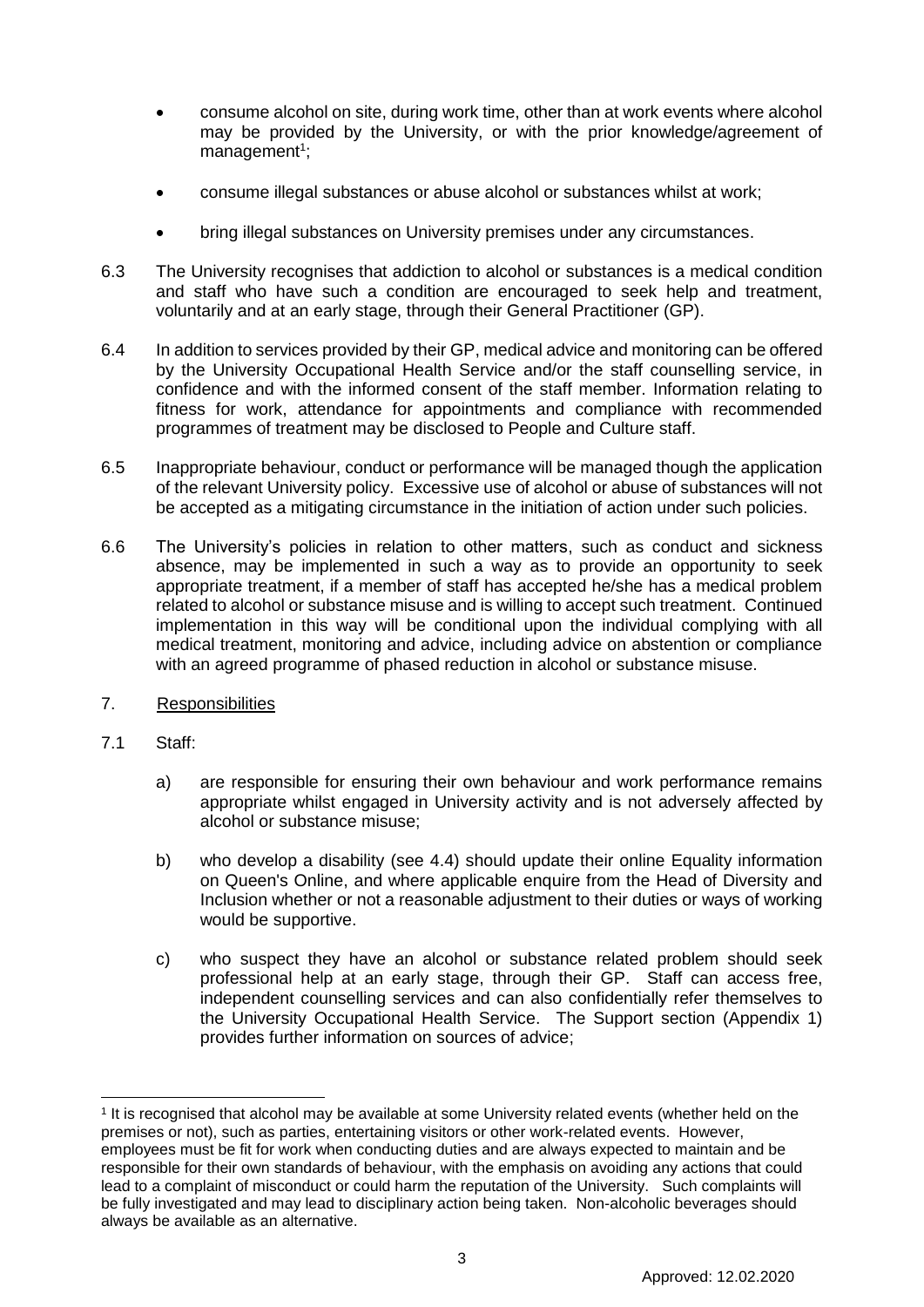- d) should notify their line manager if they are taking prescribed and properly administered medication which may affect efficiency, productivity, attendance, timekeeping or conduct in the workplace (a referral to University Occupational Health may be required to determine fitness for work);
- e) should notify their line manager if they are taking prescribed medication which may affect their ability to work safely (a referral to University Occupational Health may be required to determine fitness for work);
- f) should inform their line manager if they suspect a contractor, student or another member of staff is under the influence of alcohol or substances whilst engaged in University activity, especially if the individual is exhibiting behaviour which could result in an accident or danger to themselves or others, or adversely impact on students. Members of staff may additionally decide to speak directly with the individual, however this should be done sensitively and ensuring their own personal safety. Immediate contact with University Security may also be necessary;
- g) should take immediate action if they suspect that a student is under the influence of alcohol or substances, or that their performance is impaired through consumption of alcohol or substances - guidance is available from Academic and Student Affairs.
- 7.2 Senior Managers:
	- a) should ensure that this policy is implemented fairly and equitably within their Faculty, Directorate or School;
	- b) should ensure that, at events where alcohol is being served, non-alcoholic alternatives are available;
	- c) should ensure, where relevant, there are systems for notification of third parties (e.g. healthcare trusts, regulatory bodies or the Police Service for Northern Ireland (PSNI)) of their concerns relating to a member of staff's alcohol or substance misuse. This should only be necessary when they have reasonable grounds to believe the person may pose a safety risk to themselves or others, or if there is a legal requirement to do so. In these circumstances the Director or Head of School will normally notify the member of staff before proceeding.

### 7.3 Managers:

- a) should ensure risk assessments are carried out for work under their control;
- b) should discuss with the member of staff, as soon as practicable, if behaviour, performance or absence indicates a possible problem with alcohol or substance misuse. If the member of staff indicates that they have, or may have, an alcohol or substance misuse problem they should be referred to the University Occupational Health Service;
- c) suspecting that a member of staff is under the influence of alcohol or substances at work, or that their performance is immediately impaired through consumption of alcohol or substances, should seek guidance, where practically possible, from their HR Business Partner prior to taking action.
- 7.4 The member of staff should be sent home for the day due to incapacity. The manager may need to consider whether it is safe for the member of staff to travel home independently. It may be necessary to make arrangements for the member of staff to be accompanied, to contact a friend or family member or to arrange a taxi.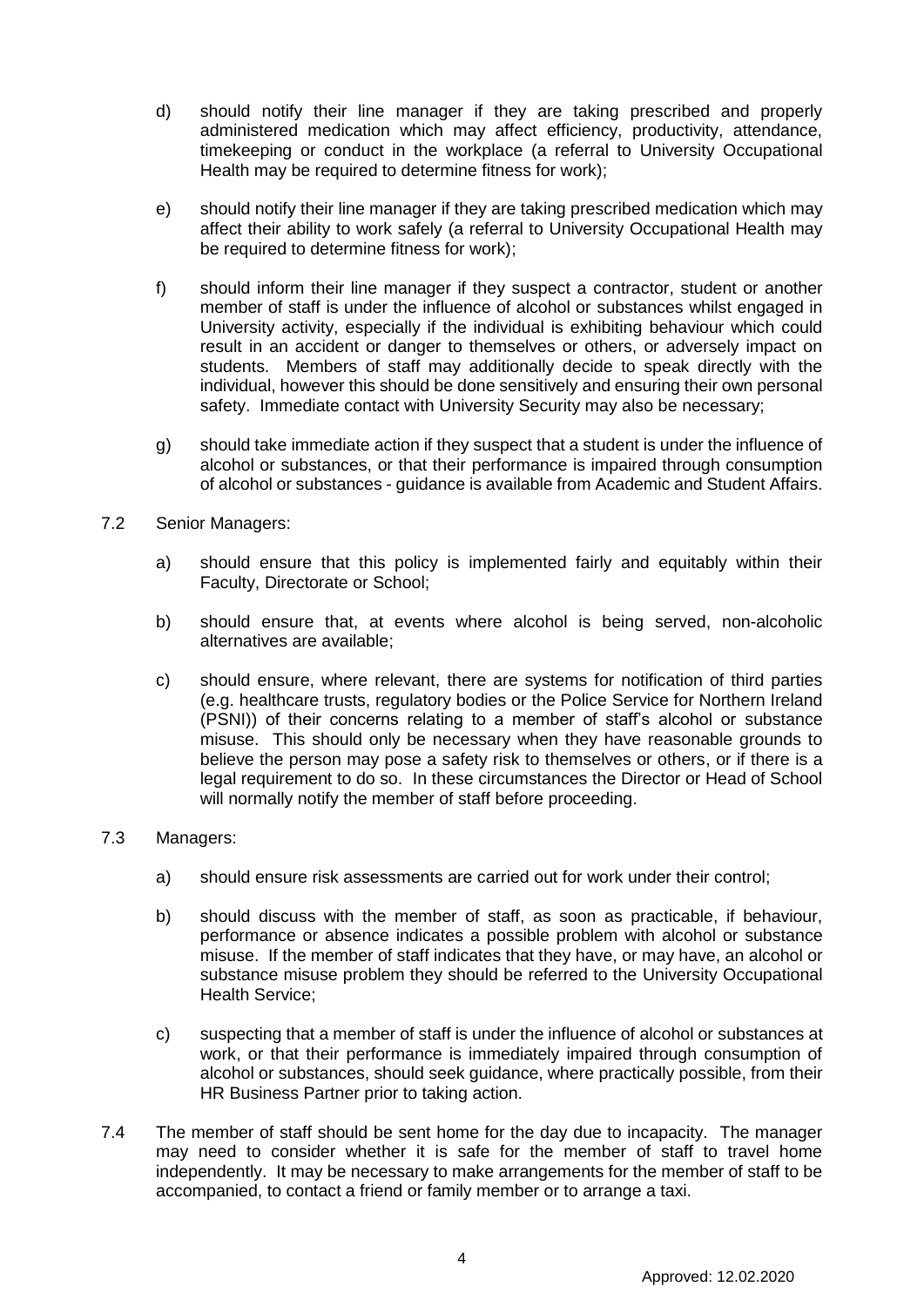- 7.5 The manager should arrange to see the member of staff the following working day to investigate the incident. If the member of staff discloses an alcohol or substance misuse problem or if after investigation, the manager considers the abnormal behaviour or performance may be due to alcohol or substance misuse, the member of staff should be referred to the University Occupational Health Service for assessment.
- 7.6 The University Occupational Health Service (OHS):
	- a) will advise managers on the employee's ability to perform their duties;
	- b) will assess staff referred for a medical opinion on their fitness for work;
	- c) will monitor progress and advise on the rehabilitation of staff back to work after treatment of an alcohol or substance problem;
	- d) will record and provide anonymised information to the Director of People and Culture on the implementation of this policy.
- 7.7 The Wellbeing Team (through a network of providers) will:
	- a) provide information to staff, through health promotion / wellbeing activities, on safe drinking, on the harmful effects associated with alcohol/substance abuse and their effects on health and safety, alternatives to alcohol and skills to enable individuals to limit the potential for abuse;
	- b) provide advice to staff on the early recognition of individuals misusing alcohol or substances and the resources available to support these individuals.

### 8. Compliance

Adherence to this policy will be reported annually via the Health & Safety Compliance Committee and will review:

- Number of alcohol/substance related accidents
- Number of staff disciplined in relation to alcohol/substance misuse
- Number of staff referred to OHS with alcohol/substance health related issues

### 9. Implementation of Policy

This policy will be regularly reviewed in light of changing circumstances or new legislation and guidance

### 10. Section 75 Screening

This policy has been screened out with mitigation as per Equality Commission's guidance on screening with no adverse impact with regard to equality of opportunity and/or good relations for people within the equality and good relations categories.